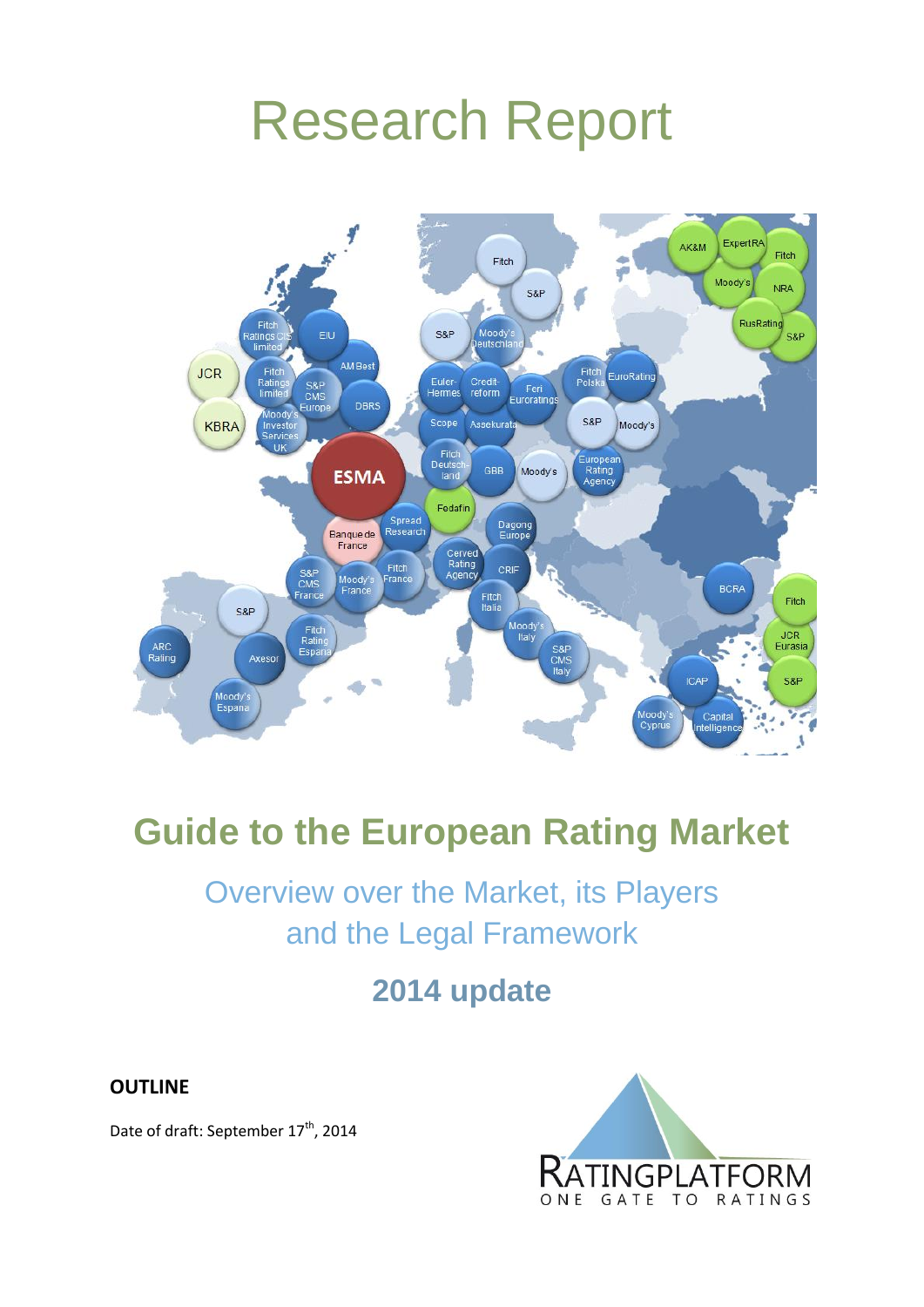

### **Table of content**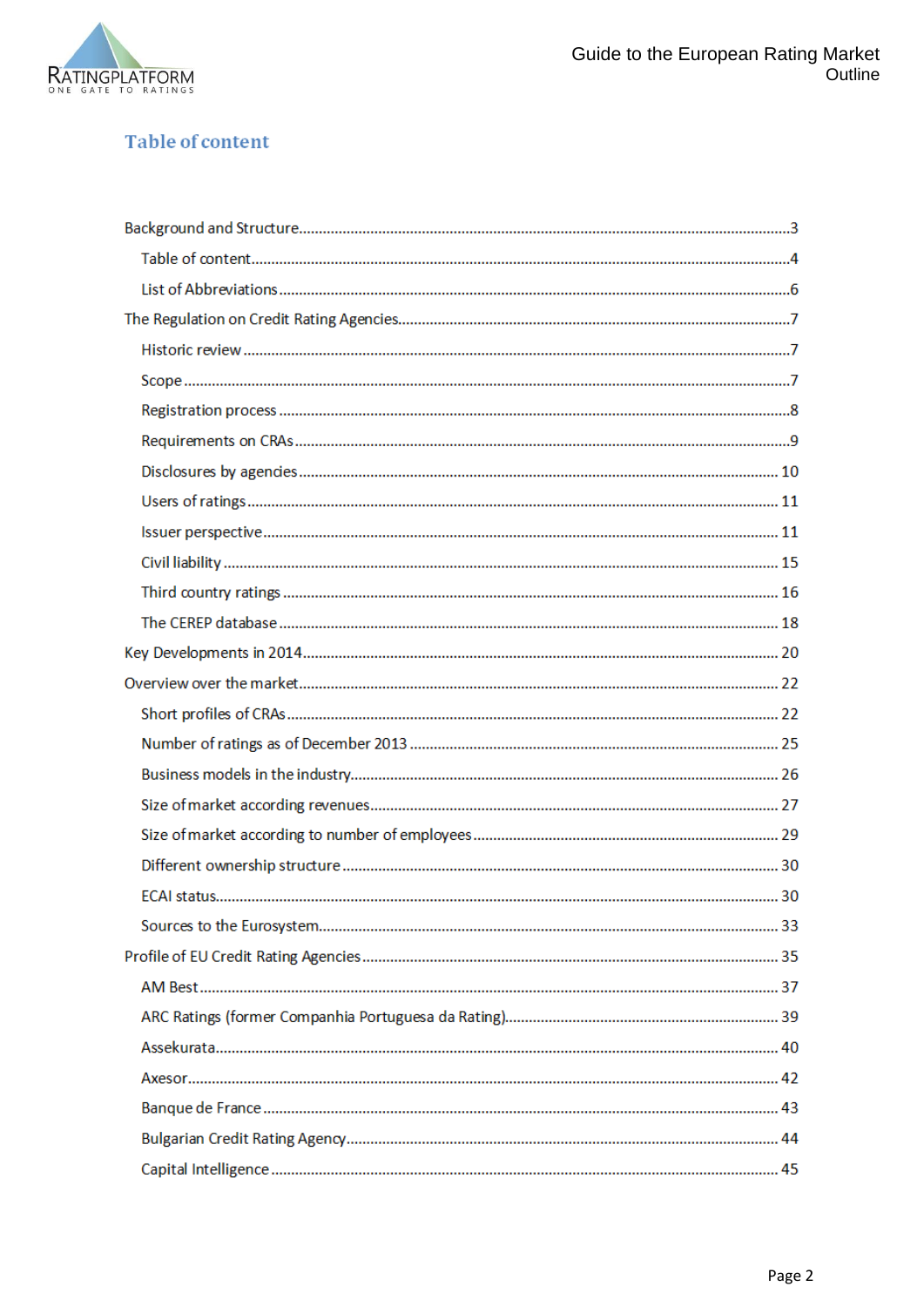

#### **Inprint**

RATINGPLATFORM Gesmbh, a limited liability company registered at the Commercial court of Vienna, Austria under the number FN 366661 h

Registered office: Pötzleinsdorferstr. 17/1, A-1180 Vienna, Austria

[office@ratingplatform.com](mailto:office@ratingplatform.com)

#### [www.ratingplatform.com](http://www.ratingplatform.com/)

Please note that RATINGPLATFORM was established in 2010 and registered as limited liability company in August 2011. RATINGPLATOFRM is not linked to the "European Ratingplatform" as foreseen under Article 11 (a) of the Regulation 462/2013 amending Regulation 1060/2009.